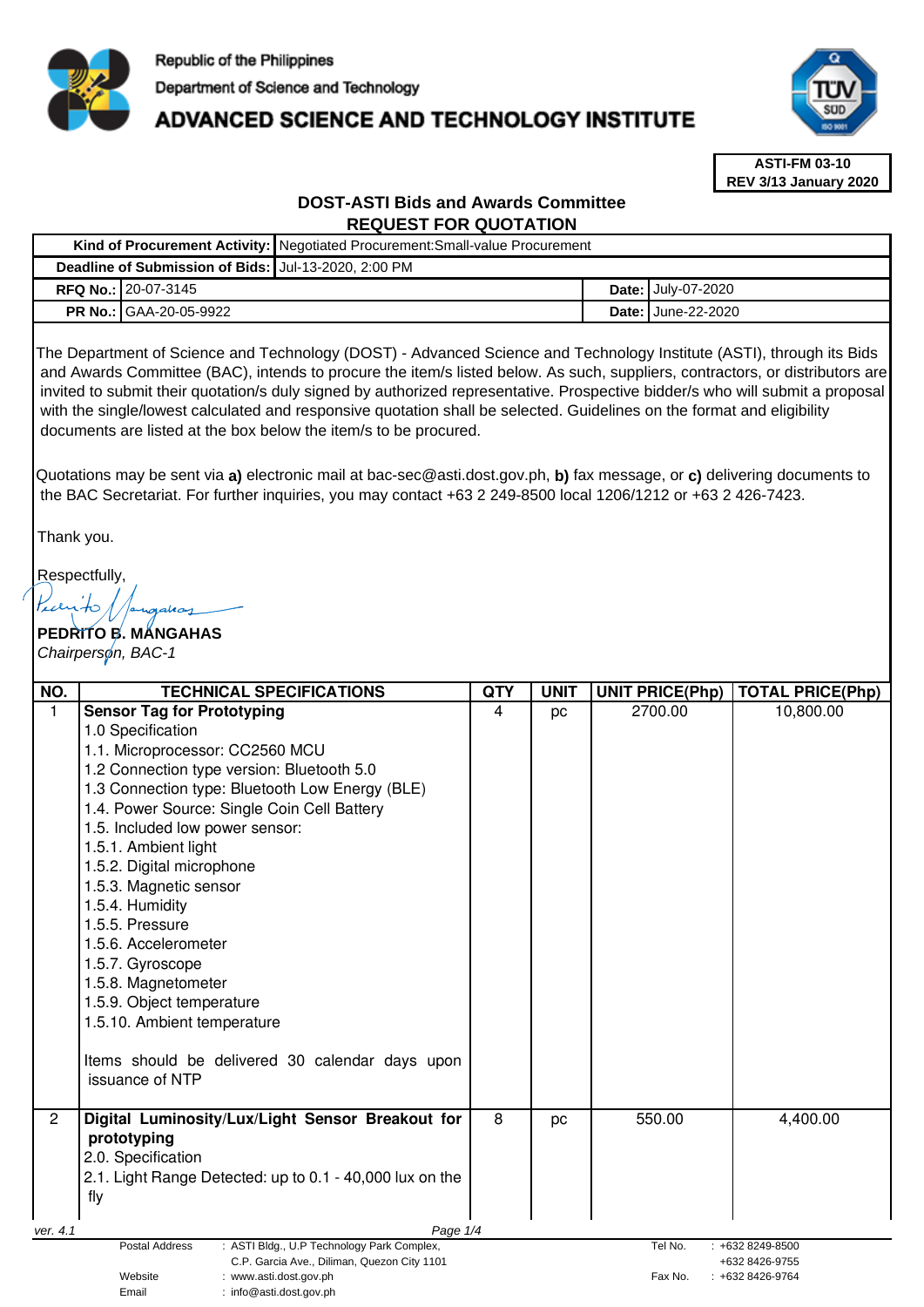|          | 2.2. Operating temperature: -30 to 80 *C<br>2.3. Operating Voltage: 2.7 to 3.6V<br>2.4. Interface: I2C<br>2.5. Board/chip: I2C 7-bit addresses 0x39, 0x29, 0x49<br>2.6. With selectable jumpers<br>2.7. Can measure infrared, full spectrum and<br>human-visible light<br>Items should be delivered 30 calendar days upon<br>issuance of NTP                                                                                                                                                                                                                                                                                                                                                                                                                                                                                                                                                                                                                                                                                                                                           |                |      |          |           |
|----------|----------------------------------------------------------------------------------------------------------------------------------------------------------------------------------------------------------------------------------------------------------------------------------------------------------------------------------------------------------------------------------------------------------------------------------------------------------------------------------------------------------------------------------------------------------------------------------------------------------------------------------------------------------------------------------------------------------------------------------------------------------------------------------------------------------------------------------------------------------------------------------------------------------------------------------------------------------------------------------------------------------------------------------------------------------------------------------------|----------------|------|----------|-----------|
| 3        | Air Cooler for prototyping<br>3.0. Technical Specifications:<br>Chilling<br>3.1.<br>Suitable<br>Semiconductor<br>Plate:<br>TEC1-12706<br>3.2. Material: Metal<br>3.3. Voltage: 12V<br>3.4. Electricity Current: 5.8A<br>3.5. Power: Qcmax 50-60W<br>3.6. Weight: 350g<br>3.7. Fan size: at least 92 x 92 x 25mm<br>3.8. Notes: Includes Cooling Fan, Fan Gauze, Guide<br>cold plate, Radiator, Thermal insulation gasket, Silicon<br>grease<br>Items should be delivered 30 calendar days upon<br>issuance of NTP                                                                                                                                                                                                                                                                                                                                                                                                                                                                                                                                                                      | 20             | pc   | 500.00   | 10,000.00 |
| 4        | <b>Entry-Level 3-Dimensional Printer for Prototyping</b><br>4.0. Specification<br>4.1. Modeling Technology: Fused Deposition Modeling<br>(FDM)<br>4.2. Printing Accuracy: ±0.1 mm<br>4.3. Maximum Print Size: 220 x 220 x 250 mm (8.7 x<br>$8.7 \times 9.8$ ")<br>4.4. Nozzle Diameter: 0.4 mm<br>4.5. Nozzle Speed: 180 mm/s<br>4.6. Compatible Filaments: 1.75 mm PLA, TPU, ABS,<br><b>PETG</b><br>4.7. Operating Systems: support Windows, Linux,<br>MacOS<br>4.8. Layer Thickness: 0.1-0.4mm<br>4.9. Compatible Software: Pro/E, Solidworks, Siemens<br>UX, 3DS Max, Rhinoceros 3D<br>4.10. Compatible Formats: .stl, .obj, .mpt, .mpf, .nc<br>4.11. Ambient Temperature: 5 to 40 $^{\circ}$ C (41 to 104 $^{\circ}$ F)<br>4.12. Nozzle Temperature: 255° C (491° F)<br>4.13. Heated Bed Temperature: 110° C (230° F)<br>4.14. Connectivity: USB 2.0 connection or higher, SD<br>Flash storage<br>4.15. Power Source: AC 100-265V 50-60Hz<br>4.16. Supports Auto-resume print, Spool Holder, MK10<br>Hot End<br>Items should be delivered 30 calendar days upon<br>issuance of NTP | $\mathbf{1}$   | pc   | 12000.00 | 12,000.00 |
| 5        | 3-Dimensional Printer PLA Filament Black for<br>prototyping<br>5.0. Specification:                                                                                                                                                                                                                                                                                                                                                                                                                                                                                                                                                                                                                                                                                                                                                                                                                                                                                                                                                                                                     | $\overline{4}$ | roll | 800.00   | 3,200.00  |
| ver. 4.1 | Page 2/4                                                                                                                                                                                                                                                                                                                                                                                                                                                                                                                                                                                                                                                                                                                                                                                                                                                                                                                                                                                                                                                                               |                |      |          |           |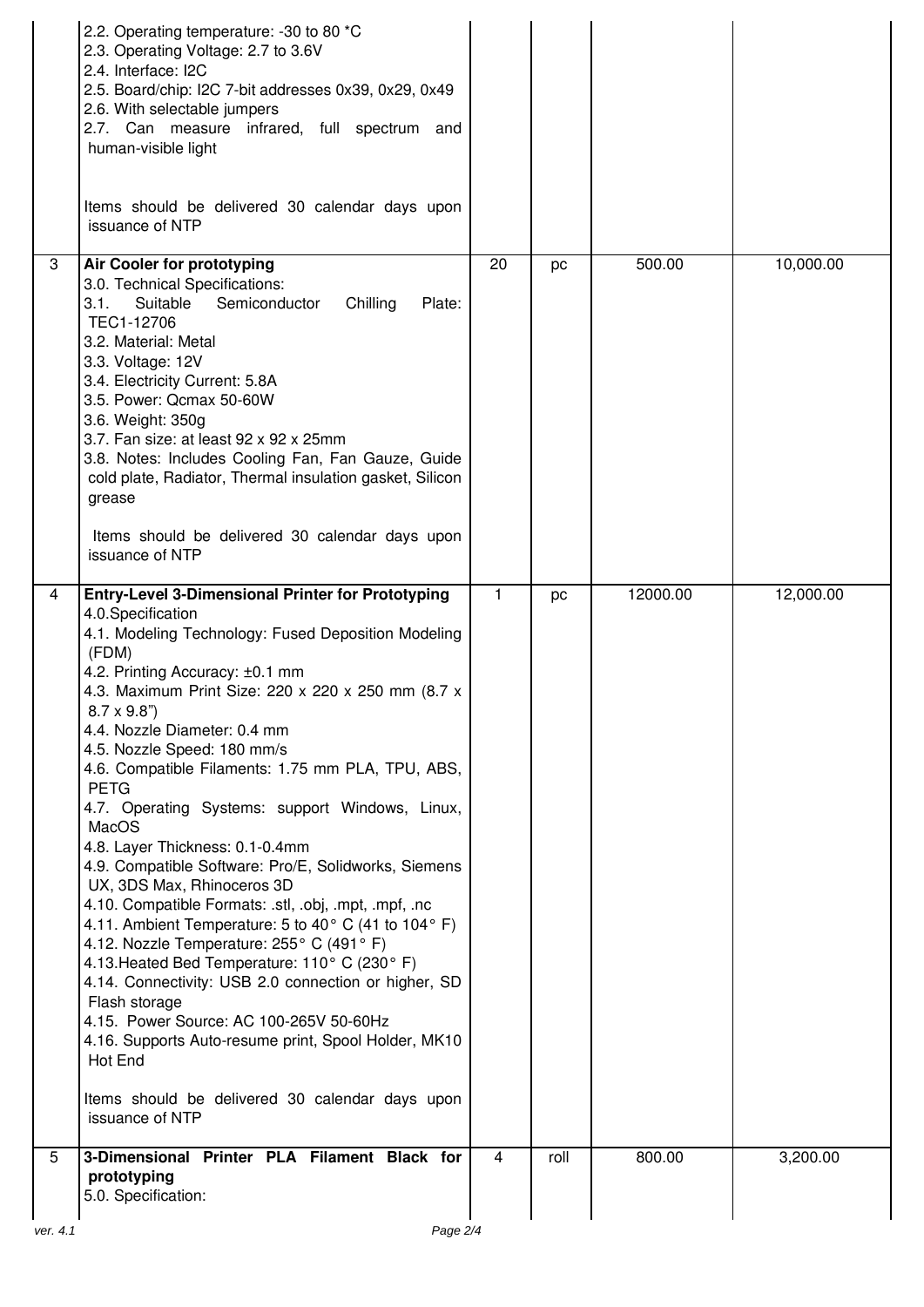|                | 5.1. PLA 1.75 ±0.02mm<br>5.2. N.W: 1.0kg<br>5.3. Nozzle Temp: 190-230°C<br>5.4. Color: Black"<br>Items should be delivered 30 calendar days upon<br>issuance of NTP                                                                                                                                                                                                                                                                                                                                                                                                                                                                                                                                                                                                                                                                                                                                                                                                                                                                                                                |                |      |         |          |  |
|----------------|------------------------------------------------------------------------------------------------------------------------------------------------------------------------------------------------------------------------------------------------------------------------------------------------------------------------------------------------------------------------------------------------------------------------------------------------------------------------------------------------------------------------------------------------------------------------------------------------------------------------------------------------------------------------------------------------------------------------------------------------------------------------------------------------------------------------------------------------------------------------------------------------------------------------------------------------------------------------------------------------------------------------------------------------------------------------------------|----------------|------|---------|----------|--|
| 6              | 3-Dimensional Printer PLA Filament White for<br>prototyping<br>6.0 Specificication<br>6.1. PLA 1.75 ±0.02mm<br>6.2. N.W: 1.0kg<br>6.3. Nozzle Temp: 190-230°C<br>6.4. Color: White"                                                                                                                                                                                                                                                                                                                                                                                                                                                                                                                                                                                                                                                                                                                                                                                                                                                                                                | $\overline{4}$ | roll | 800.00  | 3,200.00 |  |
|                | Items should be delivered 30 calendar days upon<br>issuance of NTP                                                                                                                                                                                                                                                                                                                                                                                                                                                                                                                                                                                                                                                                                                                                                                                                                                                                                                                                                                                                                 |                |      |         |          |  |
| $\overline{7}$ | 3-Dimensional Printer PLA Filament Transparent<br>for prototyping<br>7.0 Specification<br>7.1. PLA 1.75 ±0.02mm<br>7.2. N.W: 1.0kg<br>7.3. Nozzle Temp: 190-230°C<br>7.4. Color: Transparent<br>Items should be delivered 30 calendar days upon<br>issuance of NTP                                                                                                                                                                                                                                                                                                                                                                                                                                                                                                                                                                                                                                                                                                                                                                                                                 | 12             | roll | 800.00  | 9,600.00 |  |
| 8              | <b>Relay Shield for Prototyping</b><br>8.0 Features<br>8.1. Compatible with Arduino UNO Rev3<br>8.2. Each Relay has its own test button to test the<br>connection<br>8.3. Standard DFRobot 3 Pin out<br>8.4. XBee I/O direct control<br>8.5. Specification<br>8.5.1. Contact Rating: Contact Rating 3A AC / DC 24V<br>8.5.2. Max Switching Voltage AC 240V / DC 60V<br>8.5.3. Max Switching Current 5A<br>8.5.4. Max Switching Power AC 360VA / DC 90W<br>8.5.5. Electrical Life (Min) 100,000 Operations<br>8.5.6. Mechanical Life (Min) 10,000,000 Operations<br>8.5.7. Safety Standard(relay) UL cUL TUV CQC<br>8.5.8. Coil Working Voltage 9VDC<br>8.5.9. Working temperature -30℃ to 85℃<br>8.5.10. Working temperature 40% - 85%<br>8.5.11. Size:95x65mm<br>8.5.12. Xbee socket for wireless communication<br>8.5.13. Selectable digital IO pin for control (Default<br>digital 2,7,8,10)<br>8.5.14. 6 channels Analog IO & 13 channels Digital IO<br>8.5.15. Up to 4 Relay with photo-coupled circuit<br>Items should be delivered 30 calendar days upon<br>issuance of NTP | 4              | pc   | 1000.00 | 4,000.00 |  |
|                | TOTAL APPROVED BUDGET FOR THE CONTRACT:<br>Php 57,200.00                                                                                                                                                                                                                                                                                                                                                                                                                                                                                                                                                                                                                                                                                                                                                                                                                                                                                                                                                                                                                           |                |      |         |          |  |